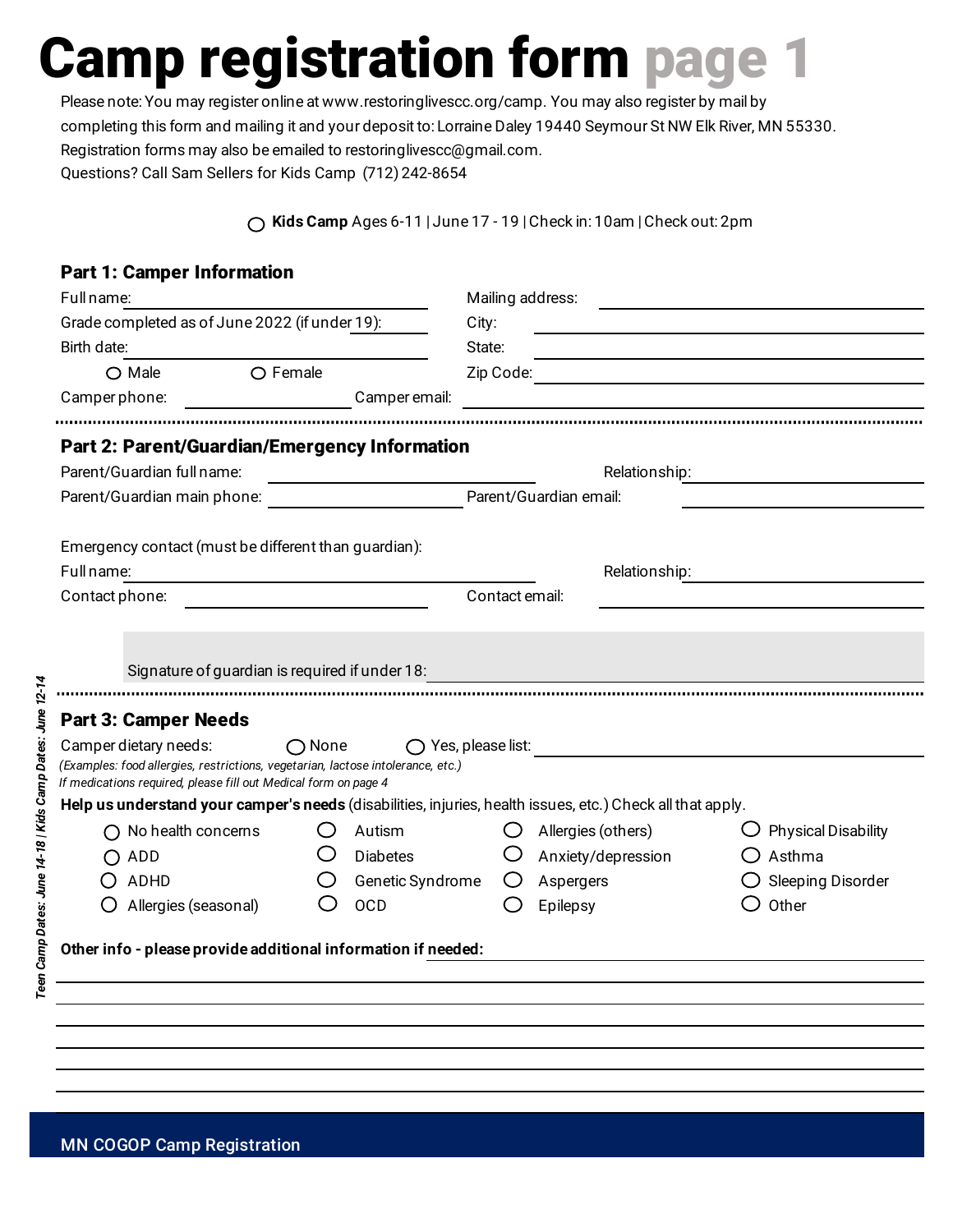#### Part 4: Camp Cost and Payment information

*Note: a \$25 deposit is required with registration. If not included, please explain in comments section.* 

| <b>Camp Costs</b> | <b>Early Bird</b> | At the Door |
|-------------------|-------------------|-------------|
| Kids Camp Cost    | S75.              | \$90        |

**Checks:** Make checks payable to: **Church of God of Prohpecy**

#### **Cash accepted**

**Pay Online** at **restoringlivescc.org/camp**

#### Part 5: Release of Claims and Waiver of Liability

The undersigned applicant acknowledges, understands, and agrees that as to the contemplate camp retreat with the Church of God of Prophecy (COGOP):

1. There are unique physical demands and risks involved in all activities

2. Activities can be of a dangerous nature and may result in various types of injury including, but not limited to the following: sickness, exposure to infectious/communicable disease, dislocations, broken bones, lacerations, abrasions, bruising, strains, sprains, etc. Paralysis, distress, damage, or death can result by participation in any activity.

3. That instructions given must be followed for ongoing participation and safety of the applicant; and

4. That MN COGOP Camp leadership retains the right of final approval of all participants and the right

to terminate a participant's involvement in camp at its discretion.

In consideration of conducting Camp and based on the above, MN COGOP, its board members, member churches, directors, employees, agents and the heirs, executors and assigns are released as to any and all claims for damages, including but not limited to injuries, whether to person or property, known or unknown that the undersigned has or may have in the future arising out of and in connection with the contemplated Camp

I know that the Church of God of Prophecy is interested in the spiritual, moral, social and physical growth of my child. I desire that my child participate in the full Camp program and all activities on or off the campground, unless I advise you otherwise in writing. The Church of God of Prophecy has my permission to use my or my child's photograph publicly to promote the youth camp and other youth involved activities. I understand that the images may be used in print publications, online publications, presentations, websites, and social media. I also understand that no royalty, fee or other compensation shall become payable to me by reason of such use. The undersigned irrevocably consents to and authorizes the use and reproduction of any and all photographic and video images taken during camp. The use and reproduction of images is at the discretion of the COGOP whether for advertising, promotional or other legal purposes without additional consideration or compensation to the undersigned. Originals and copies or images are and will remain the sole property of COGOP. In the event Camp personnel deem my child's behavior unacceptable, I understand that he/she may be sent home at my expense. I further understand that there will be no refund of the Camp tuition if this occurs.

I assume all responsibility if I allow my child to drive his/her vehicle to and from camp. I understand as an added measure to the safety of my child and to the other students that his/her keys will be collected at check-in and returned at check-out.

I agree that, having taken such precautions as in the Camp staff's discretion are deemed advisable, the Church of God of Prophecy, or staff shall not be held responsible of damages for any accident or sickness involving my child.

Also, in the event of an accident, I hereby authorize the Camp staff to administer first aid to my child until proper medical attention can be administered. I hereby authorize MN COGOP Camp Staff to administer over the counter medicine. Campers may be inspected for lice upon arrival.

**IN CASE OF MEDICAL EMERGENCY**: I understand an effort will be made to contact the parent or guardian, and in the event that we cannot be reached immediately, I hereby give my permission to the physician selected by a Camp Official to hospitalize, secure proper treatment for, to order injection, anesthesia or surgery for my child named on this application.

Signature of Parent/Guardian or Camper if 18 or older Date Date Date Date Date Date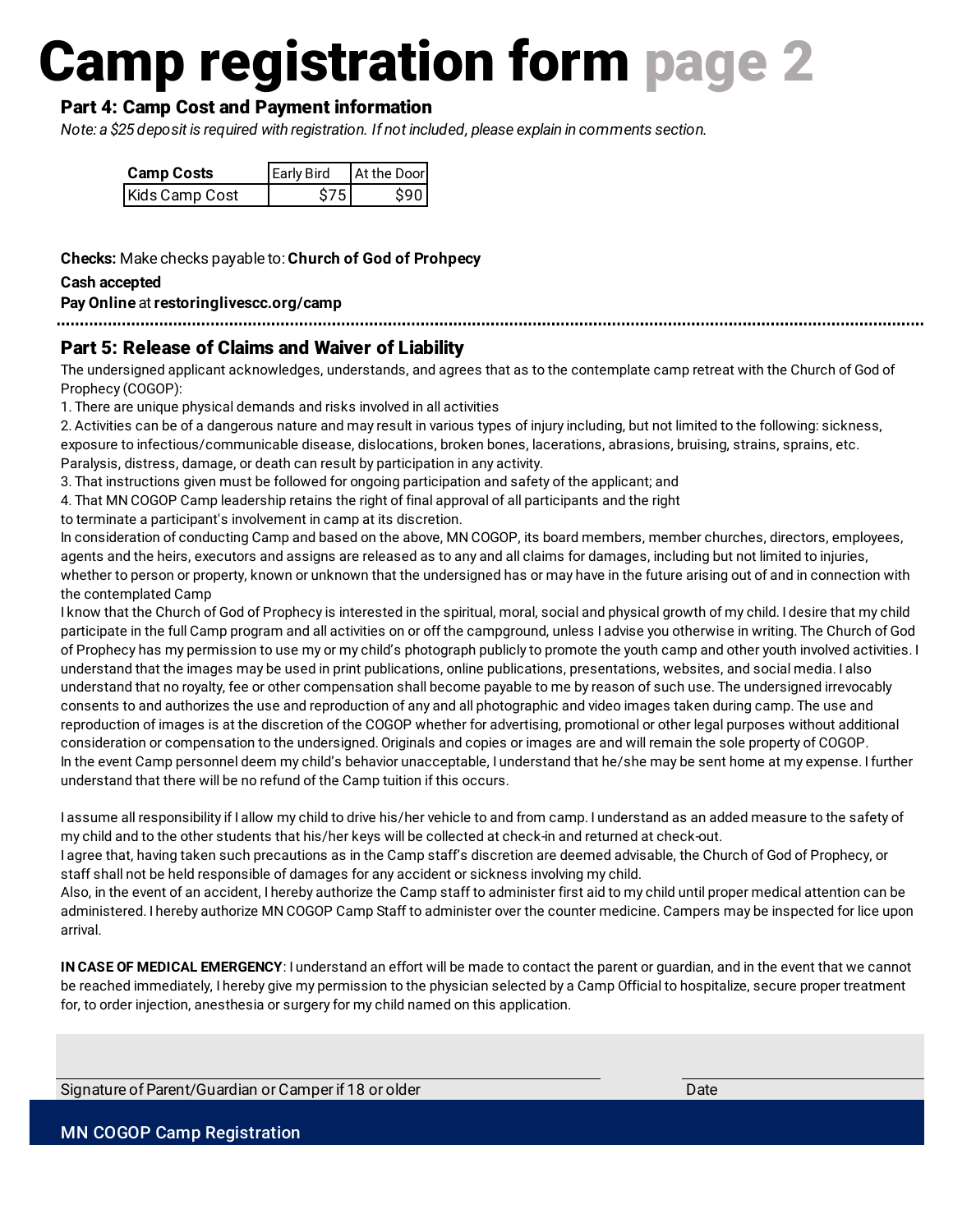#### Part 6: CORONAVIRUS SUPPLEMENTAL RELEASE

### Minnesota Church of God of Prophecy Kids and Teen Camp

Coronaviruses, like COVID-19, SARS, and the common cold, are a large family of viruses that can cause mild to severe upper or lower respiratory infections. Coronaviruses are contagious and believed to be spread by person-to-person contact. As a preventative measure, MN Church of God of Prophecy follows and recommends safety practices from federal, state, and/or local authorities designed to reduce the spread of coronaviruses.

MN Church of God of Prophecy cannot guarantee that I (or my minor child) will not be exposed to, become infected with, or suffer injury from a coronavirus or other communicable/infectious disease or sickness while on the premises, while traveling to any organizational activity, or while engaged in any organization-related activity.

By signing this agreement, I acknowledge the contagious nature of coronaviruses and other communicable/infectious diseases and sicknesses. I voluntarily assume the risk that I (or my minor child) may be exposed to, infected by, or suffer injury from a coronavirus or other communicable/infectious disease or sickness while at the organization, while being transported in connection with the organization, or while participating in organization-related activity. I further acknowledge that such exposure or infection may result in bodily injury, personal injury, emotional injury, illness, permanent disability and/or death, as well as medical expenses and other costs for myself (or my minor child).

I understand that the risk of becoming exposed to, infected by, or injured from a coronavirus or other communicable/ infectious diseases or sicknesses at MN Church of God of Prophecy may result from the acts, errors, omissions, or negligence of myself and others, including, but not limited to, MN Church of God of Prophecy leaders, employees, volunteers, and other participants. I voluntarily agree to assume all the foregoing risks and accept sole responsibility for any injury, illness, or death to myself (or my minor child).

On behalf of myself (or my minor child), I hereby release and promise to indemnify, defend, and hold harmless Mountain Region Church of God of Prophecy, its employees, leaders, owners, agents, and representatives, of and from any claim of any kind. A claim includes all liabilities, claims, actions, damages, costs or expenses of any kind arising out of or relating to the exposure to, contraction of, or injury from a coronavirus or other communicable/infectious disease or sickness.

Signature of Parent/Guardian or Camper if 18 or older Date Date Date Date Date

#### Part 7: Camper Statement

I have read the camp Guidelines and Expectations. I understand that camp rules are made for my protection and the protection of others, and so I promise to abide by all of the rules of the camp, and further understand that disciplinary action may be taken if I don't.

Signature of Camper Date Date of Camper Date Date of Camper Date of Camper Date of Camper Date of Camper Date

MN COGOP Camp Registration